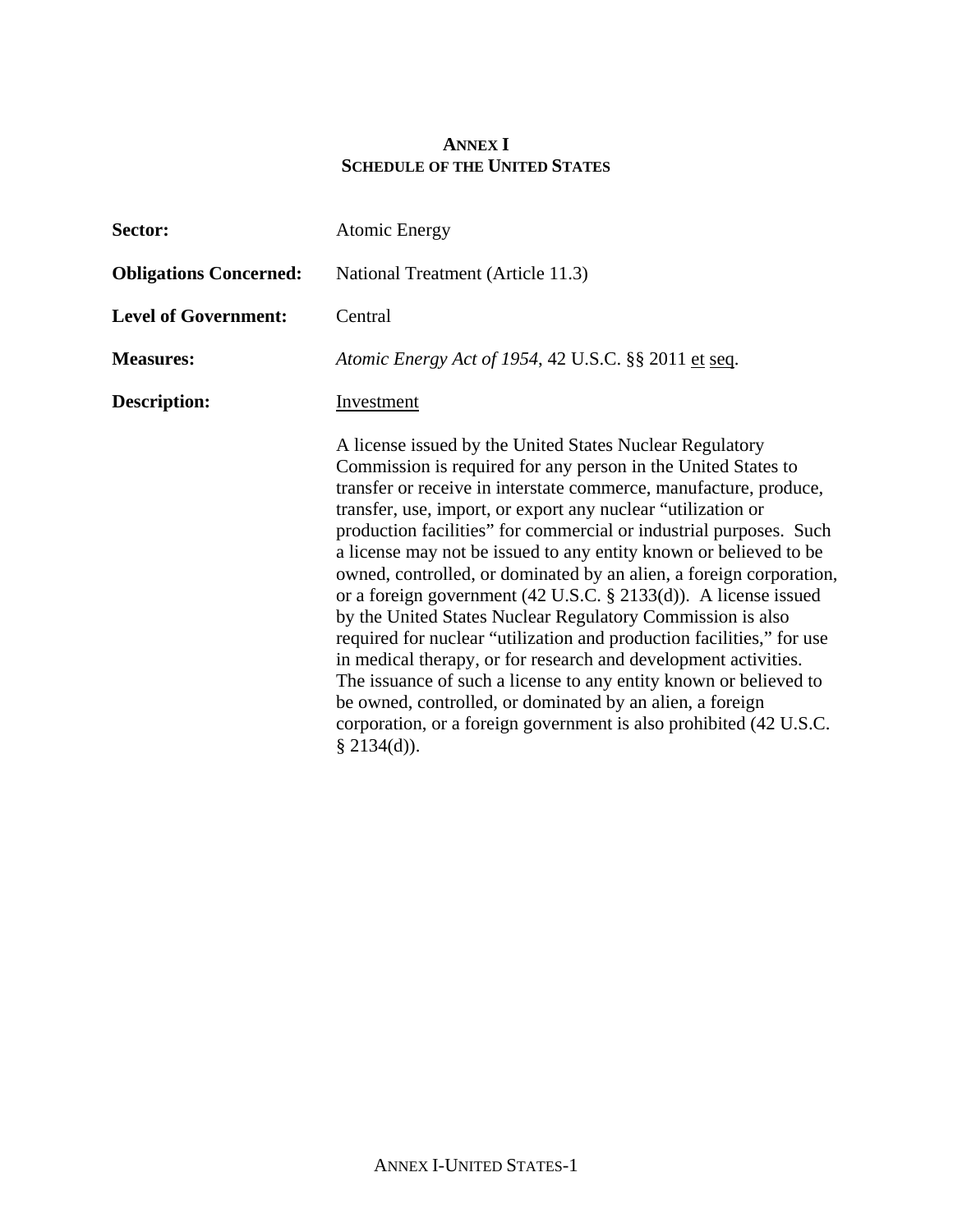| Sector:                       | <b>Business Services</b>                                                                                                                                                                                                                                                                                                                                                                                                                                                                                                                                                                |  |  |
|-------------------------------|-----------------------------------------------------------------------------------------------------------------------------------------------------------------------------------------------------------------------------------------------------------------------------------------------------------------------------------------------------------------------------------------------------------------------------------------------------------------------------------------------------------------------------------------------------------------------------------------|--|--|
| <b>Obligations Concerned:</b> | National Treatment (Article 12.2)<br>Local Presence (Article 12.5)                                                                                                                                                                                                                                                                                                                                                                                                                                                                                                                      |  |  |
| <b>Level of Government:</b>   | Central                                                                                                                                                                                                                                                                                                                                                                                                                                                                                                                                                                                 |  |  |
| <b>Measures:</b>              | Export Trading Company Act of 1982, 15 U.S.C. §§ 4011-4021                                                                                                                                                                                                                                                                                                                                                                                                                                                                                                                              |  |  |
|                               | 15 C.F.R. Part 325                                                                                                                                                                                                                                                                                                                                                                                                                                                                                                                                                                      |  |  |
| <b>Description:</b>           | <b>Cross-Border Services</b>                                                                                                                                                                                                                                                                                                                                                                                                                                                                                                                                                            |  |  |
|                               | Title III of the <i>Export Trading Company Act of 1982</i> authorizes the<br>Secretary of Commerce to issue "certificates of review" with<br>respect to export conduct. The Act provides for the issuance of a<br>certificate of review where the Secretary determines, and the<br>Attorney General concurs, that the export conduct specified in an<br>application will not have the anticompetitive effects proscribed by<br>the Act. A certificate of review limits the liability under federal<br>and state antitrust laws in engaging in the export conduct certified.             |  |  |
|                               | Only a "person" as defined by the Act can apply for a certificate of<br>review. "Person" means "an individual who is a resident of the<br>United States; a partnership that is created under and exists<br>pursuant to the laws of any State or of the United States; a State or<br>local government entity; a corporation, whether organized as a<br>profit or nonprofit corporation, that is created under and exists<br>pursuant to the laws of any State or of the United States; or any<br>association or combination, by contract or other arrangement,<br>between such persons." |  |  |
|                               | A foreign national or enterprise may receive the protection<br>provided by a certificate of review by becoming a "member" of a<br>qualified applicant. The regulations define "member" to mean "an<br>entity (U.S. or foreign) that is seeking protection under the<br>certificate with the applicant. A member may be a partner in a<br>partnership or a joint venture; a shareholder of a corporation; or a<br>participant in an association, cooperative, or other form of profit or<br>nonprofit organization or relationship, by contract or other<br>arrangement."                |  |  |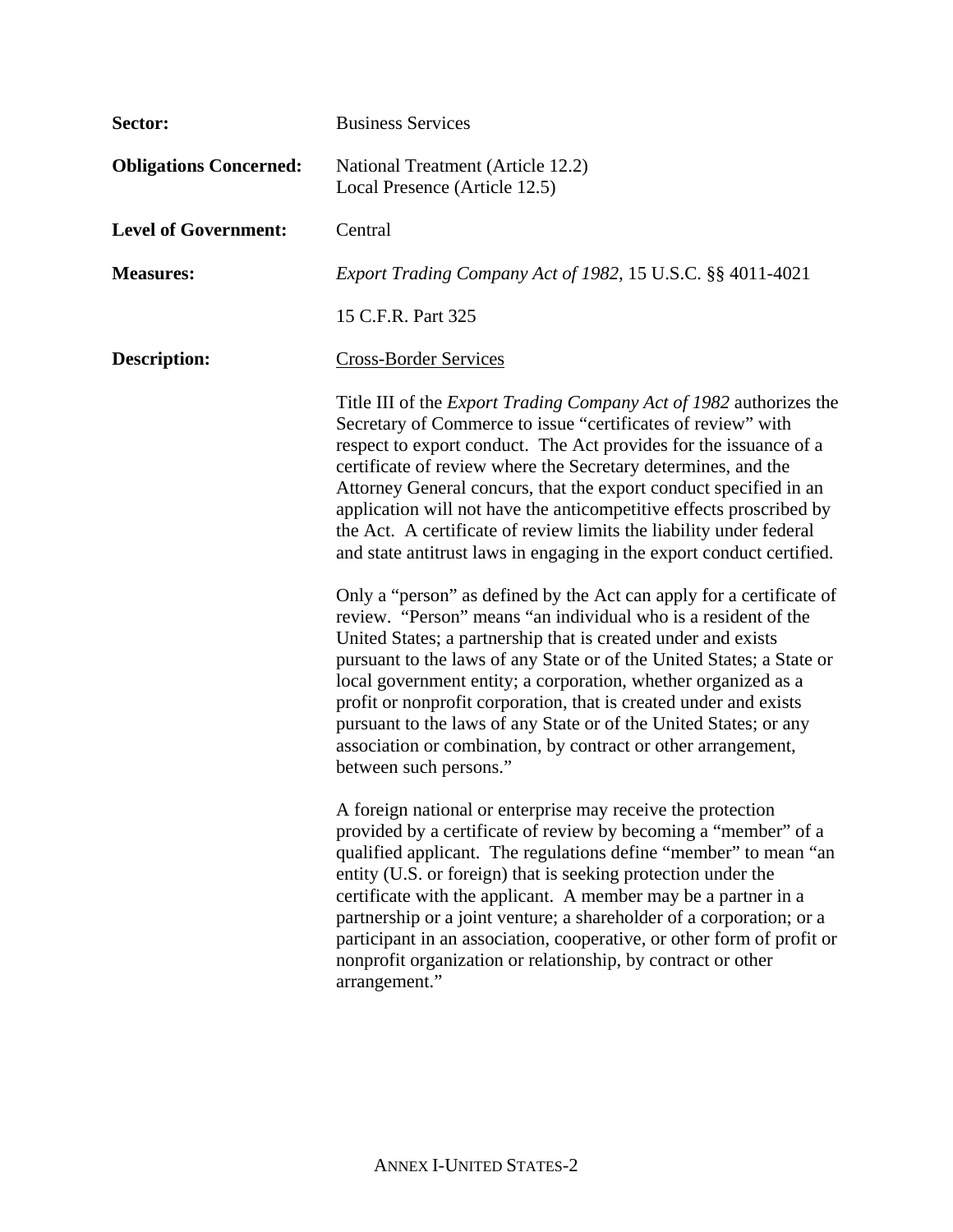| Sector:                       | <b>Business Services</b>                                                                                                                                                                                                                                                                                                                                                                                                           |  |  |
|-------------------------------|------------------------------------------------------------------------------------------------------------------------------------------------------------------------------------------------------------------------------------------------------------------------------------------------------------------------------------------------------------------------------------------------------------------------------------|--|--|
| <b>Obligations Concerned:</b> | National Treatment (Article 12.2)<br>Local Presence (Article 12.5)                                                                                                                                                                                                                                                                                                                                                                 |  |  |
| <b>Level of Government:</b>   | Central                                                                                                                                                                                                                                                                                                                                                                                                                            |  |  |
| <b>Measures:</b>              | Export Administration Act of 1979, as amended, 50 U.S.C. App. §§<br>2401-2420                                                                                                                                                                                                                                                                                                                                                      |  |  |
|                               | International Emergency Economic Powers Act, 50 U.S.C.<br>§§ 1701-1706                                                                                                                                                                                                                                                                                                                                                             |  |  |
|                               | Export Administration Regulations, 15 C.F.R. Parts 730 - 774                                                                                                                                                                                                                                                                                                                                                                       |  |  |
| <b>Description:</b>           | <b>Cross-Border Services</b>                                                                                                                                                                                                                                                                                                                                                                                                       |  |  |
|                               | With some limited exceptions, exports and re-exports of<br>commodities, software, and technology subject to the Export<br>Administration Regulations require a license from the Bureau of<br>Industry and Security, U.S. Department of Commerce (BIS).<br>Certain activities of U.S. persons, wherever located, also require a<br>license from BIS. An application for a license must be made by a<br>person in the United States. |  |  |
|                               | In addition, release of controlled technology to a foreign national<br>in the United States is deemed to be an export to the home country<br>of the foreign national and requires the same written authorization<br>from BIS as an export from the territory of the United States.                                                                                                                                                 |  |  |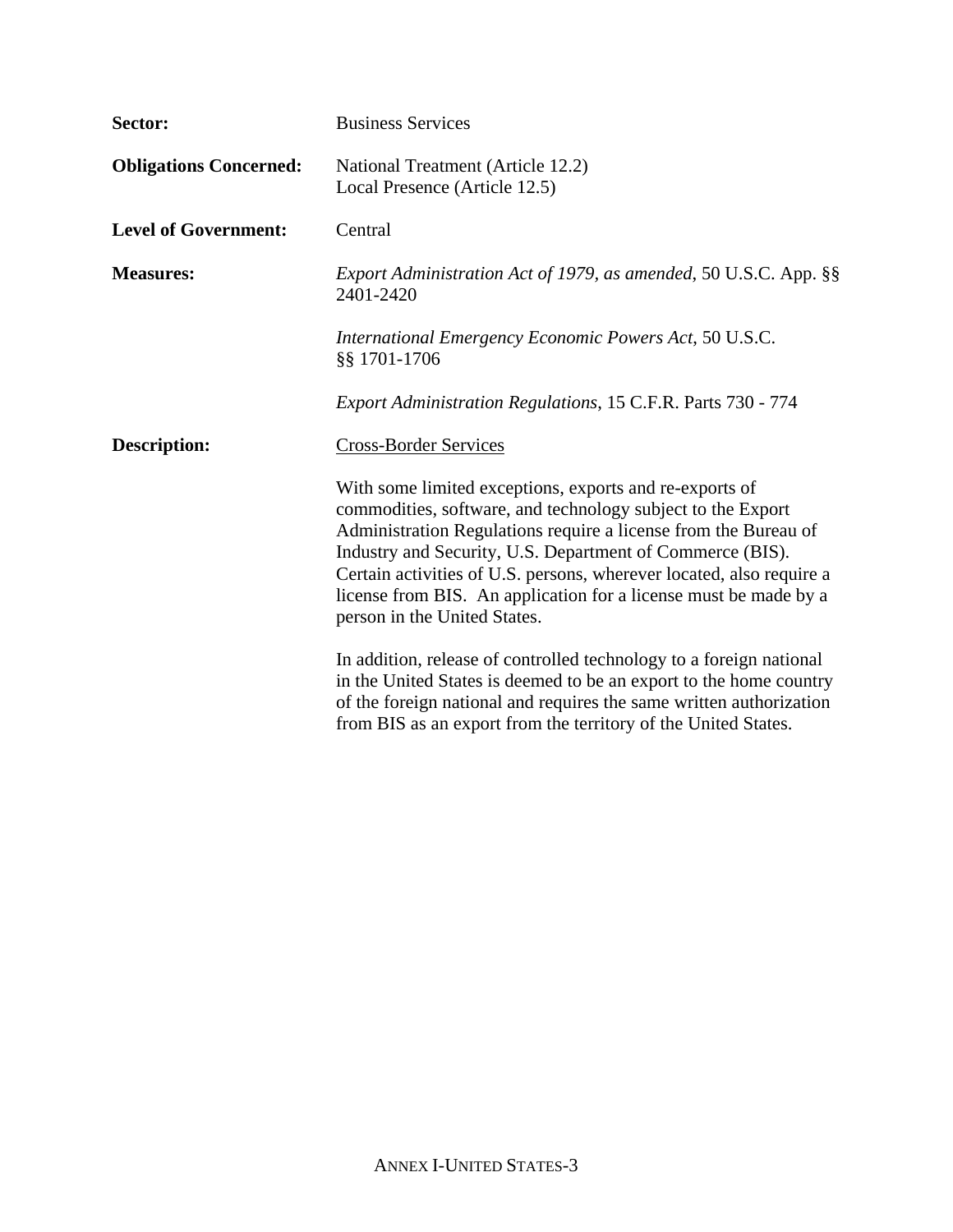| Sector:                       | Mining and Pipeline Transportation                                                                                                                                                                                                                                                                                                                                                                                                                                                                                                                                                                                                                                                                                                                                                                                                                                                                                                               |  |  |
|-------------------------------|--------------------------------------------------------------------------------------------------------------------------------------------------------------------------------------------------------------------------------------------------------------------------------------------------------------------------------------------------------------------------------------------------------------------------------------------------------------------------------------------------------------------------------------------------------------------------------------------------------------------------------------------------------------------------------------------------------------------------------------------------------------------------------------------------------------------------------------------------------------------------------------------------------------------------------------------------|--|--|
| <b>Obligations Concerned:</b> | National Treatment (Article 11.3)<br>Most-Favored-Nation Treatment (Article 11.4)                                                                                                                                                                                                                                                                                                                                                                                                                                                                                                                                                                                                                                                                                                                                                                                                                                                                |  |  |
| <b>Level of Government:</b>   | Central                                                                                                                                                                                                                                                                                                                                                                                                                                                                                                                                                                                                                                                                                                                                                                                                                                                                                                                                          |  |  |
| <b>Measures:</b>              | Mineral Lands Leasing Act of 1920, 30 U.S.C. §§ 181 and 185(a)                                                                                                                                                                                                                                                                                                                                                                                                                                                                                                                                                                                                                                                                                                                                                                                                                                                                                   |  |  |
|                               | 10 U.S.C. § 7435                                                                                                                                                                                                                                                                                                                                                                                                                                                                                                                                                                                                                                                                                                                                                                                                                                                                                                                                 |  |  |
| <b>Description:</b>           | Investment                                                                                                                                                                                                                                                                                                                                                                                                                                                                                                                                                                                                                                                                                                                                                                                                                                                                                                                                       |  |  |
|                               | Under the Mineral Lands Leasing Act of 1920, aliens and foreign<br>corporations may not acquire rights-of-way for oil or gas pipelines,<br>or pipelines carrying products refined from oil and gas, across on-<br>shore federal lands or acquire leases or interests in certain minerals<br>on on-shore federal lands, such as coal or oil. Non-U.S. citizens<br>may own a 100 percent interest in a domestic corporation that<br>acquires a right-of-way for oil or gas pipelines across on-shore<br>federal lands, or that acquires a lease to develop mineral resources<br>on on-shore federal lands, unless the foreign investor's home<br>country denies similar or like privileges for the mineral or access<br>in question to U.S. citizens or corporations, as compared with the<br>privileges it accords to its own citizens or corporations or to the<br>citizens or corporations of other countries (30 U.S.C. §§ 181,<br>$185(a)$ ). |  |  |
|                               | Nationalization is not considered to be denial of similar or like<br>privileges.                                                                                                                                                                                                                                                                                                                                                                                                                                                                                                                                                                                                                                                                                                                                                                                                                                                                 |  |  |
|                               | Foreign citizens, or corporations controlled by them, are restricted<br>from obtaining access to federal leases on Naval Petroleum<br>Reserves if the laws, customs, or regulations of their country deny<br>the privilege of leasing public lands to citizens or corporations of<br>the United States $(10$ U.S.C. $\S$ 7435).                                                                                                                                                                                                                                                                                                                                                                                                                                                                                                                                                                                                                  |  |  |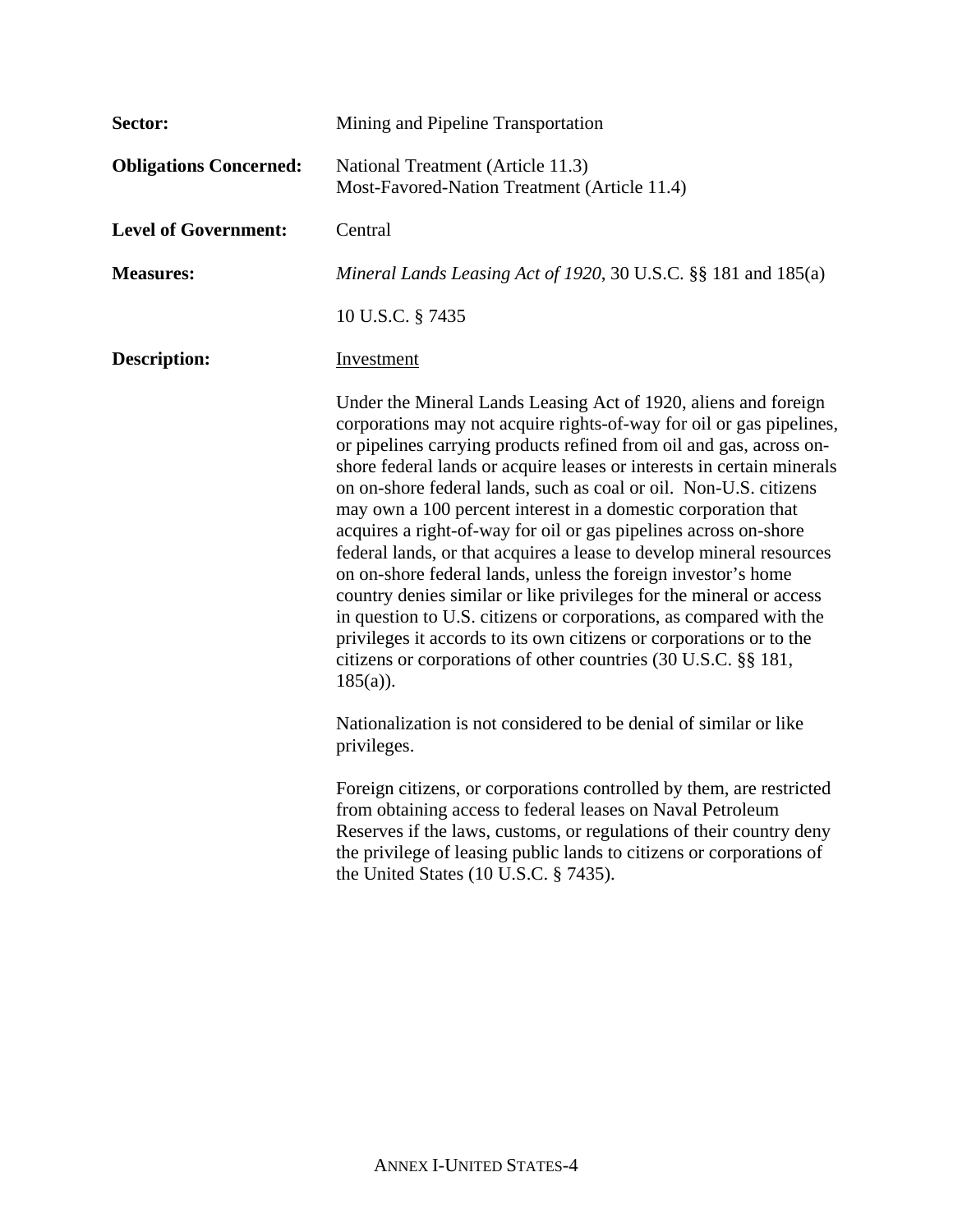| Sector:                       | <b>All Sectors</b>                                                                                                                                                                                                                                                                                                                                                                                                      |  |  |
|-------------------------------|-------------------------------------------------------------------------------------------------------------------------------------------------------------------------------------------------------------------------------------------------------------------------------------------------------------------------------------------------------------------------------------------------------------------------|--|--|
| <b>Obligations Concerned:</b> | National Treatment (Article 11.3)<br>Most-Favored-Nation Treatment (Article 11.4)                                                                                                                                                                                                                                                                                                                                       |  |  |
| <b>Level of Government:</b>   | Central                                                                                                                                                                                                                                                                                                                                                                                                                 |  |  |
| <b>Measures:</b>              | 22 U.S.C. §§ 2194 and 2198(c)                                                                                                                                                                                                                                                                                                                                                                                           |  |  |
| <b>Description:</b>           | Investment                                                                                                                                                                                                                                                                                                                                                                                                              |  |  |
|                               | The Overseas Private Investment Corporation (OPIC) insurance<br>and loan guarantees are not available to certain aliens, foreign<br>enterprises, or foreign-controlled domestic enterprises.                                                                                                                                                                                                                            |  |  |
|                               | The United States recognizes that, as of the date of entry into force<br>of this Agreement, OPIC may make arrangements with the Korea<br>Export Insurance Corporation or the Multilateral Investment<br>Guarantee Agency for sharing liabilities assumed under investment<br>insurance, as provided in 22 U.S.C. § 2194, and that Korea is<br>therefore eligible for Most-Favored-Nation treatment under this<br>entry. |  |  |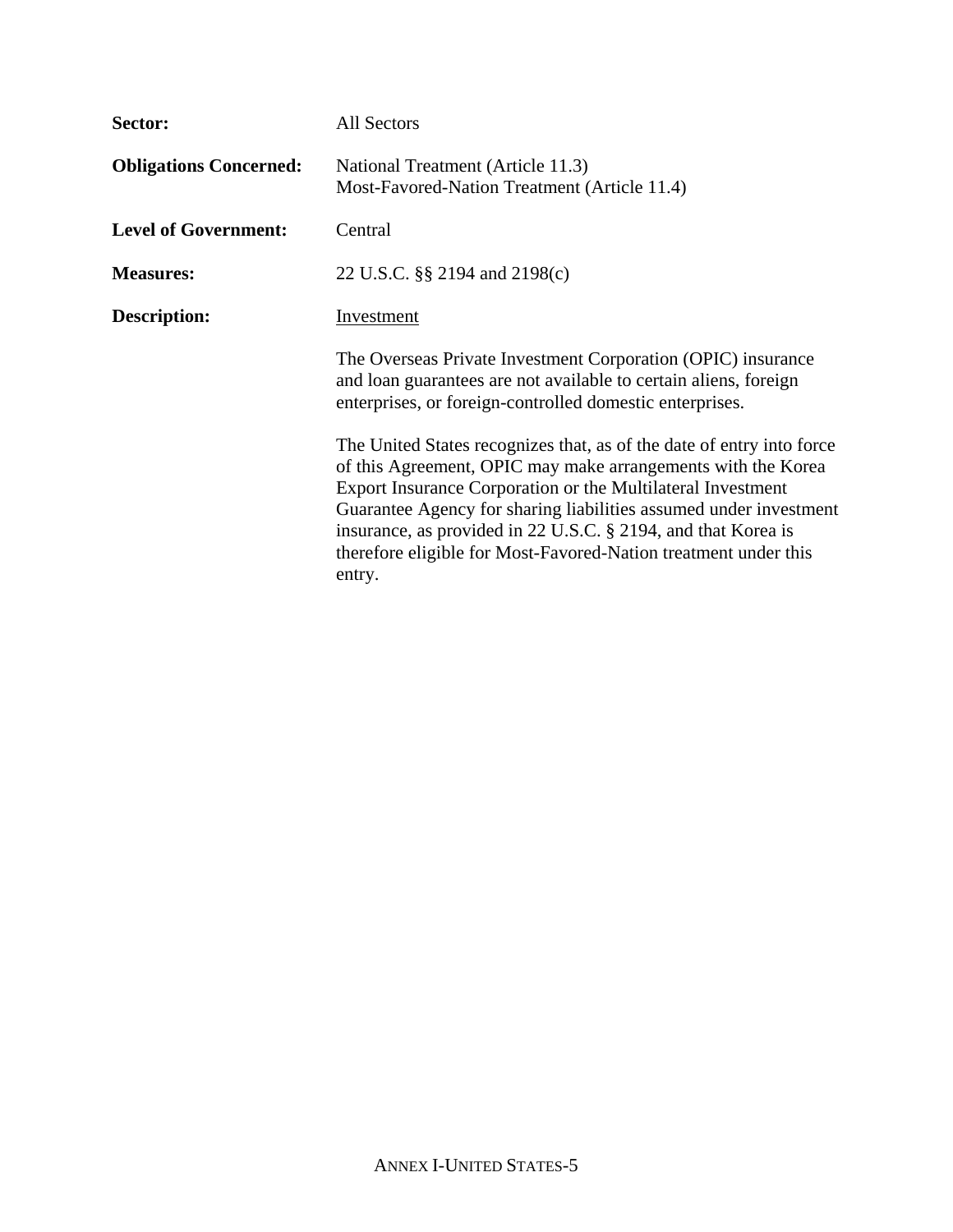| Sector:                       | Air Transportation                                                                                                                                                                                                                                                                                                                                                                                                                                                                                                                                      |  |  |
|-------------------------------|---------------------------------------------------------------------------------------------------------------------------------------------------------------------------------------------------------------------------------------------------------------------------------------------------------------------------------------------------------------------------------------------------------------------------------------------------------------------------------------------------------------------------------------------------------|--|--|
| <b>Obligations Concerned:</b> | National Treatment (Article 11.3)<br>Most-Favored-Nation Treatment (Article 11.4)<br>Senior Management and Boards of Directors (Article 11.9)                                                                                                                                                                                                                                                                                                                                                                                                           |  |  |
| <b>Level of Government:</b>   | Central                                                                                                                                                                                                                                                                                                                                                                                                                                                                                                                                                 |  |  |
| <b>Measures:</b>              | 49 U.S.C. Subtitle VII, Aviation Programs                                                                                                                                                                                                                                                                                                                                                                                                                                                                                                               |  |  |
|                               | 14 C.F.R. Part 297 (foreign freight forwarders); 14 C.F.R. Part<br>380, Subpart E (registration of foreign (passenger) charter<br>operators)                                                                                                                                                                                                                                                                                                                                                                                                            |  |  |
| <b>Description:</b>           | <b>Investment</b>                                                                                                                                                                                                                                                                                                                                                                                                                                                                                                                                       |  |  |
|                               | Only air carriers that are "citizens of the United States" may<br>operate aircraft in domestic air service (cabotage) and may provide<br>international scheduled and non-scheduled air service as U.S. air<br>carriers.                                                                                                                                                                                                                                                                                                                                 |  |  |
|                               | U.S. citizens also have blanket authority to engage in indirect air<br>transportation activities (air freight forwarding and passenger<br>charter activities other than as actual operators of the aircraft). In<br>order to conduct such activities, non-U.S. citizens must obtain<br>authority from the Department of Transportation. Applications for<br>such authority may be rejected for reasons relating to the failure of<br>effective reciprocity, or if the Department of Transportation finds<br>that it is in the public interest to do so. |  |  |
|                               | Under 49 U.S.C. $\S$ 40102(a)(15), a citizen of the United States<br>means an individual who is a U.S. citizen; a partnership in which<br>each member is a U.S. citizen; or a U.S. corporation of which the<br>president and at least two-thirds of the board of directors and other<br>managing officers are U.S. citizens, which is under the actual<br>control of U.S. citizens, and in which at least seventy-five percent<br>of the voting interest in the corporation is owned or controlled by<br>U.S. citizens.                                 |  |  |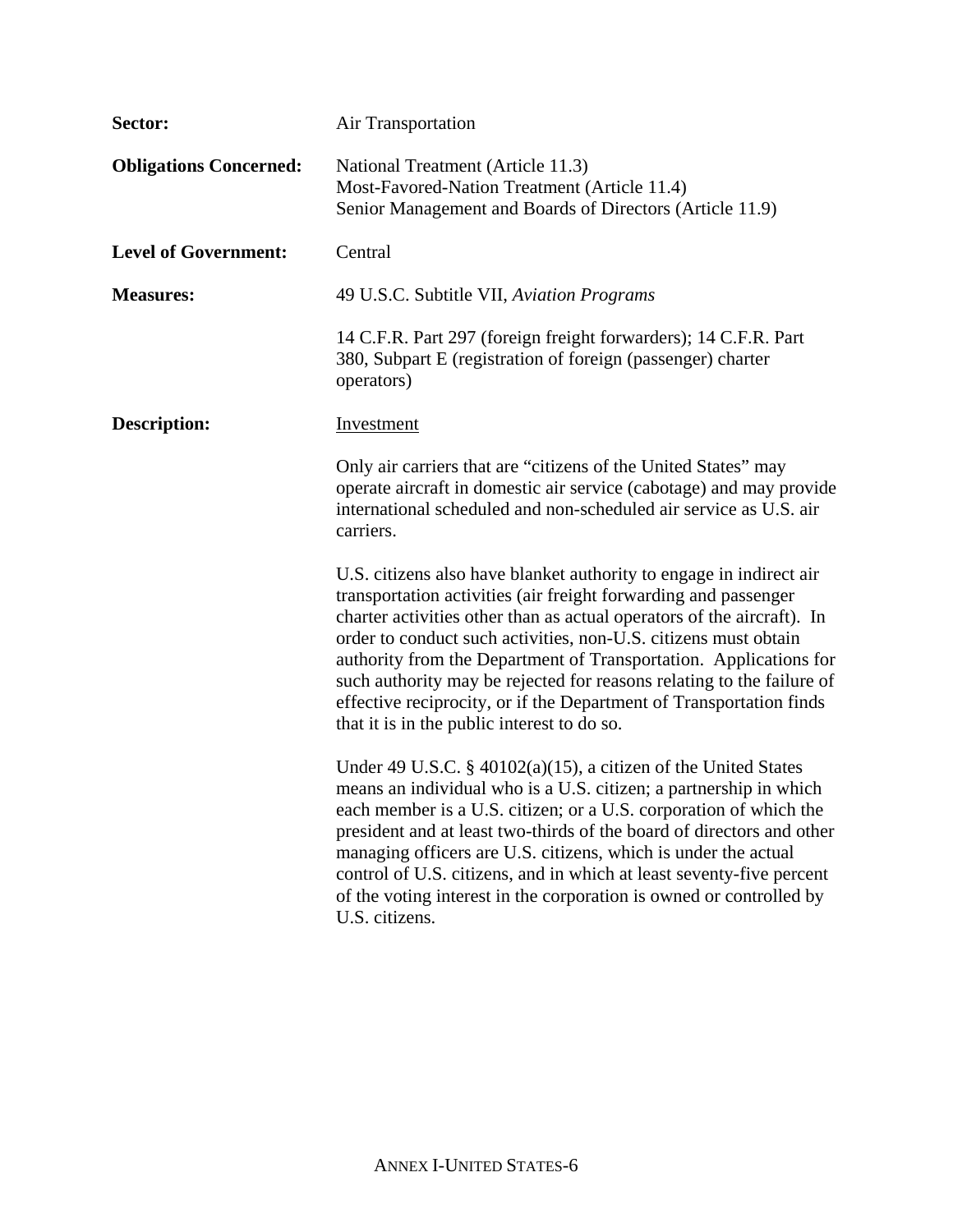| Sector:                       | <b>Specialty Air Services</b>                                                                                                                                                                                                                                                                                                                                                                                                                                                                                                                                                                                                                                                                                                                                                                                                                                                                                                                                                                                                                                                                                                                                                   |  |  |
|-------------------------------|---------------------------------------------------------------------------------------------------------------------------------------------------------------------------------------------------------------------------------------------------------------------------------------------------------------------------------------------------------------------------------------------------------------------------------------------------------------------------------------------------------------------------------------------------------------------------------------------------------------------------------------------------------------------------------------------------------------------------------------------------------------------------------------------------------------------------------------------------------------------------------------------------------------------------------------------------------------------------------------------------------------------------------------------------------------------------------------------------------------------------------------------------------------------------------|--|--|
| <b>Obligations Concerned:</b> | National Treatment (Articles 11.3 and 12.2)<br>Most-Favored-Nation Treatment (Articles 11.4 and 12.3)<br>Senior Management and Boards of Directors (Article 11.9)                                                                                                                                                                                                                                                                                                                                                                                                                                                                                                                                                                                                                                                                                                                                                                                                                                                                                                                                                                                                               |  |  |
| <b>Level of Government:</b>   | Central                                                                                                                                                                                                                                                                                                                                                                                                                                                                                                                                                                                                                                                                                                                                                                                                                                                                                                                                                                                                                                                                                                                                                                         |  |  |
| <b>Measures:</b>              | 49 U.S.C., Subtitle VII, Aviation Programs                                                                                                                                                                                                                                                                                                                                                                                                                                                                                                                                                                                                                                                                                                                                                                                                                                                                                                                                                                                                                                                                                                                                      |  |  |
|                               | 49 U.S.C. § 41703                                                                                                                                                                                                                                                                                                                                                                                                                                                                                                                                                                                                                                                                                                                                                                                                                                                                                                                                                                                                                                                                                                                                                               |  |  |
|                               | 14 C.F.R. Part 375                                                                                                                                                                                                                                                                                                                                                                                                                                                                                                                                                                                                                                                                                                                                                                                                                                                                                                                                                                                                                                                                                                                                                              |  |  |
| <b>Description:</b>           | <b>Cross-Border Services and Investment</b>                                                                                                                                                                                                                                                                                                                                                                                                                                                                                                                                                                                                                                                                                                                                                                                                                                                                                                                                                                                                                                                                                                                                     |  |  |
|                               | "Foreign civil aircraft" require authority from the Department of<br>Transportation to conduct specialty air services in the territory of<br>the United States.* In determining whether to grant a particular<br>application, the Department considers, among other factors, the<br>extent to which the country of the applicant's nationality accords<br>U.S. civil aircraft operators effective reciprocity. "Foreign civil<br>aircraft" are aircraft of foreign registry or aircraft of U.S. registry<br>that are owned, controlled, or operated by persons who are not<br>citizens or permanent residents of the United States (14 C.F.R. §<br>375.1). Under 49 U.S.C. § 40102(a)(15), a citizen of the United<br>States means an individual who is a U.S. citizen; a partnership in<br>which each member is a U.S. citizen; or a U.S. corporation of<br>which the president and at least two-thirds of the board of directors<br>and other managing officers are U.S. citizens, which is under the<br>actual control of U.S. citizens, and in which at least seventy-five<br>percent of the voting interest in the corporation is owned or<br>controlled by U.S. citizens. |  |  |
|                               | *A person of Korea will be able to obtain such an authorization if<br>Korea accepts the definition of specialty air services in Chapter 12<br>and provides effective reciprocity by virtue of this Agreement.                                                                                                                                                                                                                                                                                                                                                                                                                                                                                                                                                                                                                                                                                                                                                                                                                                                                                                                                                                   |  |  |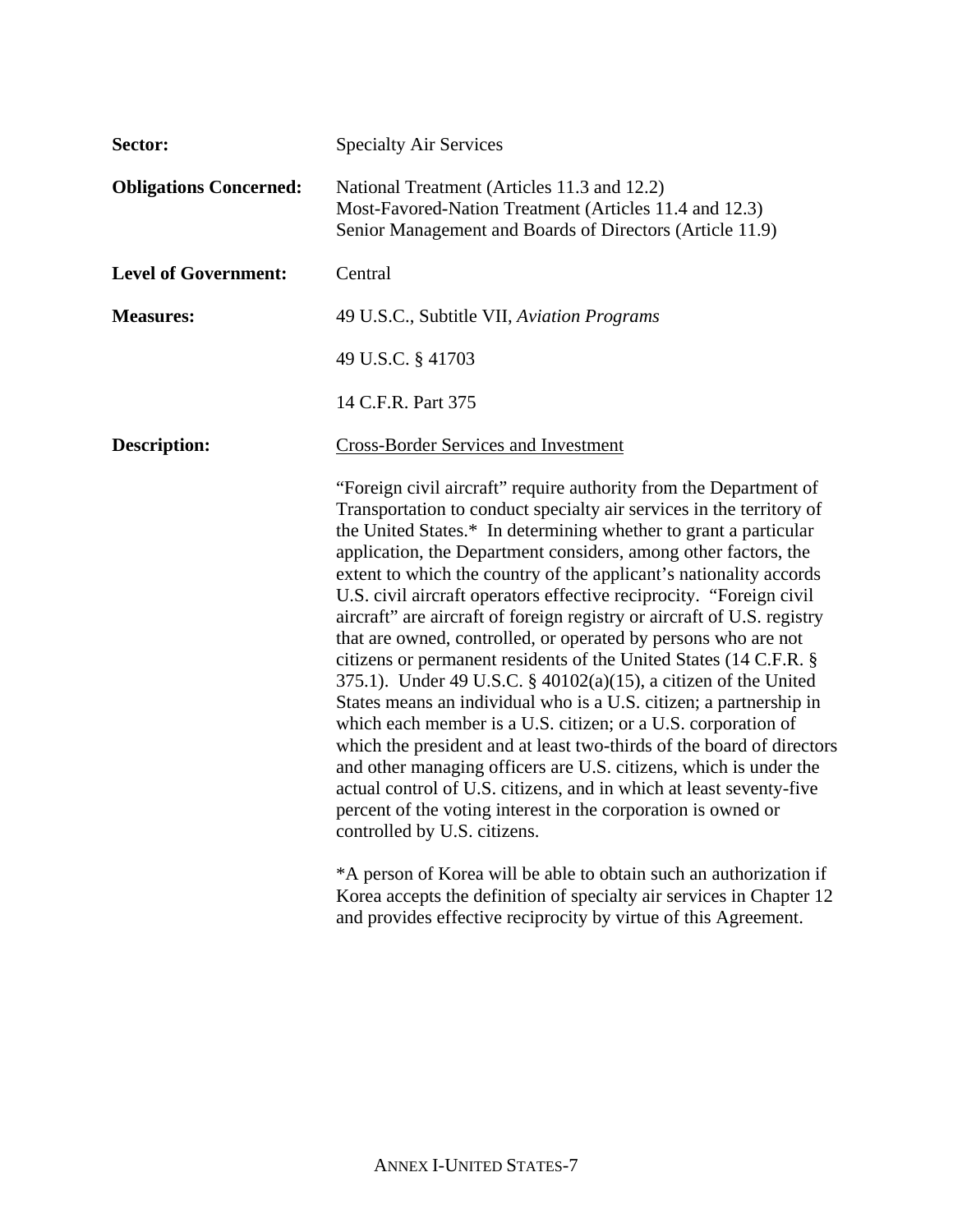| Sector:                       | <b>Transportation Services - Customs Brokers</b>                                                                                                                                                                                                                                                                                                                                                                           |  |  |  |
|-------------------------------|----------------------------------------------------------------------------------------------------------------------------------------------------------------------------------------------------------------------------------------------------------------------------------------------------------------------------------------------------------------------------------------------------------------------------|--|--|--|
| <b>Obligations Concerned:</b> | National Treatment (Articles 11.3 and 12.2)<br>Local Presence (Article 12.5)                                                                                                                                                                                                                                                                                                                                               |  |  |  |
| <b>Level of Government:</b>   | Central                                                                                                                                                                                                                                                                                                                                                                                                                    |  |  |  |
| <b>Measures:</b>              | 19 U.S.C. $\S$ 1641(b)                                                                                                                                                                                                                                                                                                                                                                                                     |  |  |  |
| <b>Description:</b>           | <b>Cross-Border Services and Investment</b>                                                                                                                                                                                                                                                                                                                                                                                |  |  |  |
|                               | A customs broker's license is required to conduct customs business<br>on behalf of another person. Only U.S. citizens may obtain such a<br>license. A corporation, association, or partnership established<br>under the law of any state may receive a customs broker's license<br>if at least one officer of the corporation or association, or one<br>member of the partnership, holds a valid customs broker's license. |  |  |  |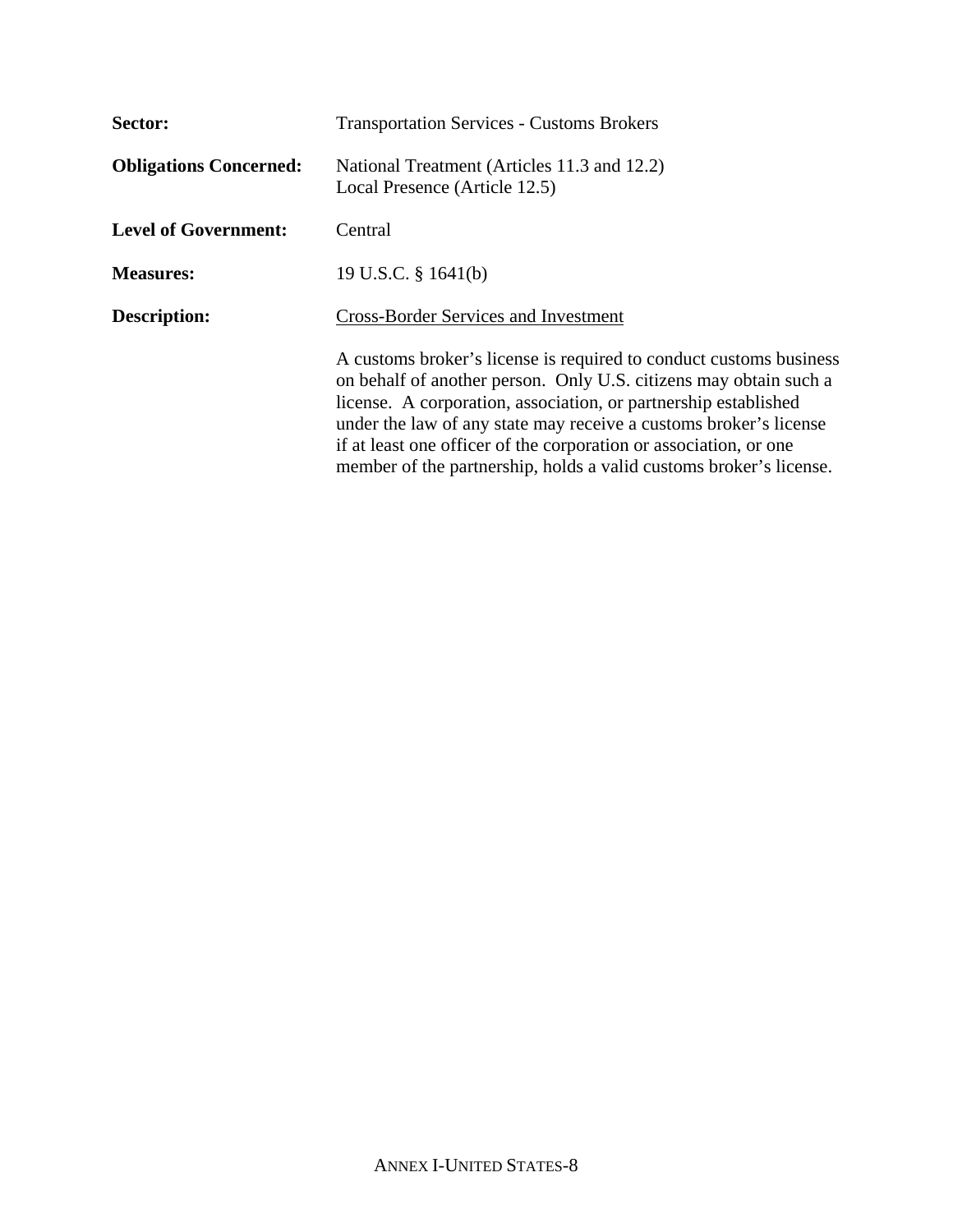| Sector:                       | <b>All Sectors</b>                                                                                                                                                                                                                                                                                                                         |  |  |
|-------------------------------|--------------------------------------------------------------------------------------------------------------------------------------------------------------------------------------------------------------------------------------------------------------------------------------------------------------------------------------------|--|--|
| <b>Obligations Concerned:</b> | National Treatment (Article 11.3)<br>Most-Favored-Nation Treatment (Article 11.4)                                                                                                                                                                                                                                                          |  |  |
| <b>Level of Government:</b>   | Central                                                                                                                                                                                                                                                                                                                                    |  |  |
| <b>Measures:</b>              | Securities Act of 1933, 15 U.S.C. §§ 77c(b), 77f, 77g, 77h, 77j, and<br>77s(a)                                                                                                                                                                                                                                                             |  |  |
|                               | 17 C.F.R. §§ 230.251 and 230.405                                                                                                                                                                                                                                                                                                           |  |  |
|                               | Securities Exchange Act of 1934, 15 U.S.C. §§ 781, 78m, 78o(d),<br>and $78w(a)$                                                                                                                                                                                                                                                            |  |  |
|                               | 17 C.F.R. § 240.12b-2                                                                                                                                                                                                                                                                                                                      |  |  |
| <b>Description:</b>           | <b>Investment</b>                                                                                                                                                                                                                                                                                                                          |  |  |
|                               | Foreign firms, except for certain Canadian issuers, may not use the<br>small business registration forms under the Securities Act of 1933<br>to register public offerings of securities or the small business<br>registration forms under the Securities Exchange Act of 1934 to<br>register a class of securities or file annual reports. |  |  |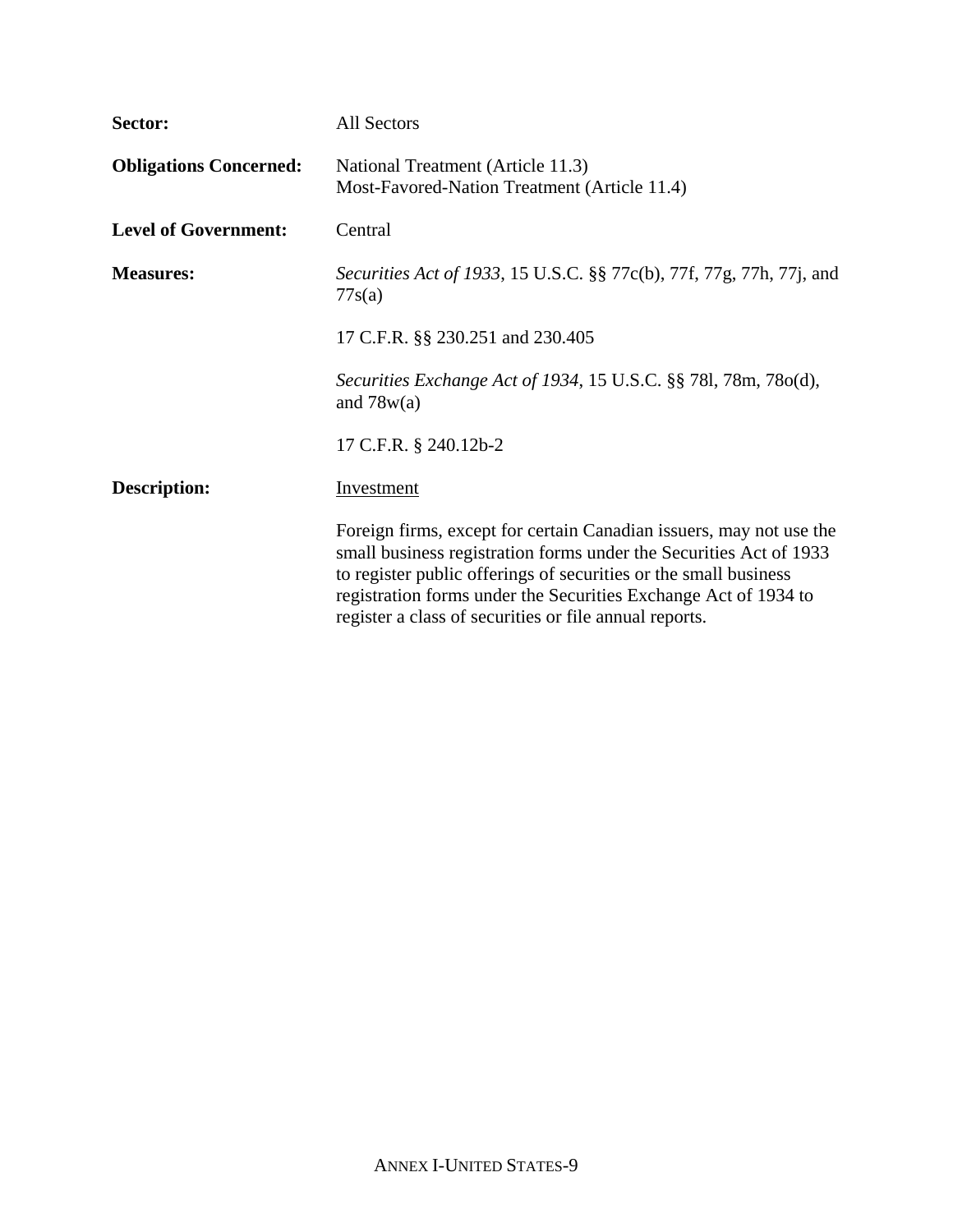| Sector:                       | Communications - Radiocommunications*                                                                                                                                                                                                                                                                     |                                                                                                                                                                                                                                                                                                                                                                                                                                                                                                             |                                                                                                                                                                                                                                                            |  |  |  |
|-------------------------------|-----------------------------------------------------------------------------------------------------------------------------------------------------------------------------------------------------------------------------------------------------------------------------------------------------------|-------------------------------------------------------------------------------------------------------------------------------------------------------------------------------------------------------------------------------------------------------------------------------------------------------------------------------------------------------------------------------------------------------------------------------------------------------------------------------------------------------------|------------------------------------------------------------------------------------------------------------------------------------------------------------------------------------------------------------------------------------------------------------|--|--|--|
| <b>Obligations Concerned:</b> | National Treatment (Article 11.3)                                                                                                                                                                                                                                                                         |                                                                                                                                                                                                                                                                                                                                                                                                                                                                                                             |                                                                                                                                                                                                                                                            |  |  |  |
| <b>Level of Government:</b>   | Central                                                                                                                                                                                                                                                                                                   |                                                                                                                                                                                                                                                                                                                                                                                                                                                                                                             |                                                                                                                                                                                                                                                            |  |  |  |
| <b>Measures:</b>              |                                                                                                                                                                                                                                                                                                           |                                                                                                                                                                                                                                                                                                                                                                                                                                                                                                             | 47 U.S.C. § 310 (a)-(b)                                                                                                                                                                                                                                    |  |  |  |
|                               | (1997)                                                                                                                                                                                                                                                                                                    | Foreign Participation Order 12 FCC Rcd 23891, paras. 97-118                                                                                                                                                                                                                                                                                                                                                                                                                                                 |                                                                                                                                                                                                                                                            |  |  |  |
| <b>Description:</b>           | Investment                                                                                                                                                                                                                                                                                                |                                                                                                                                                                                                                                                                                                                                                                                                                                                                                                             |                                                                                                                                                                                                                                                            |  |  |  |
|                               | The United States reserves the right to restrict ownership of radio<br>licenses in accordance with the above statutory and regulatory<br>provisions, which provide that, <i>inter alia</i> :<br>no station license may be granted to or held by a foreign<br>(a)<br>government or representative thereof; |                                                                                                                                                                                                                                                                                                                                                                                                                                                                                                             |                                                                                                                                                                                                                                                            |  |  |  |
|                               |                                                                                                                                                                                                                                                                                                           |                                                                                                                                                                                                                                                                                                                                                                                                                                                                                                             |                                                                                                                                                                                                                                                            |  |  |  |
|                               | (b)                                                                                                                                                                                                                                                                                                       | no broadcast or common carrier or aeronautical en route or<br>aeronautical fixed station license may be granted to or held<br>by:                                                                                                                                                                                                                                                                                                                                                                           |                                                                                                                                                                                                                                                            |  |  |  |
|                               |                                                                                                                                                                                                                                                                                                           | (i)                                                                                                                                                                                                                                                                                                                                                                                                                                                                                                         | an alien or its representative;                                                                                                                                                                                                                            |  |  |  |
|                               |                                                                                                                                                                                                                                                                                                           | (ii)                                                                                                                                                                                                                                                                                                                                                                                                                                                                                                        | a corporation organized under the laws of a foreign<br>government; or                                                                                                                                                                                      |  |  |  |
|                               |                                                                                                                                                                                                                                                                                                           | (iii)                                                                                                                                                                                                                                                                                                                                                                                                                                                                                                       | a corporation of which more than one fifth of the<br>capital stock is owned of record or voted by an alien<br>or its representative, a foreign government or its<br>representative, or a corporation organized under the<br>laws of a foreign country; and |  |  |  |
|                               | (c)                                                                                                                                                                                                                                                                                                       | absent a specific finding that the public interest would be<br>served by permitting foreign ownership of a broadcast<br>licenses, no broadcast station license shall be granted to any<br>corporation directly or indirectly controlled by another<br>corporation of which more than one fourth of the capital<br>stock is owned of record or voted by an alien or its<br>representative, a foreign government or its representative,<br>or a corporation organized under the laws of a foreign<br>country. |                                                                                                                                                                                                                                                            |  |  |  |

\*Radiocommunications consists of all communications by radio, including broadcasting.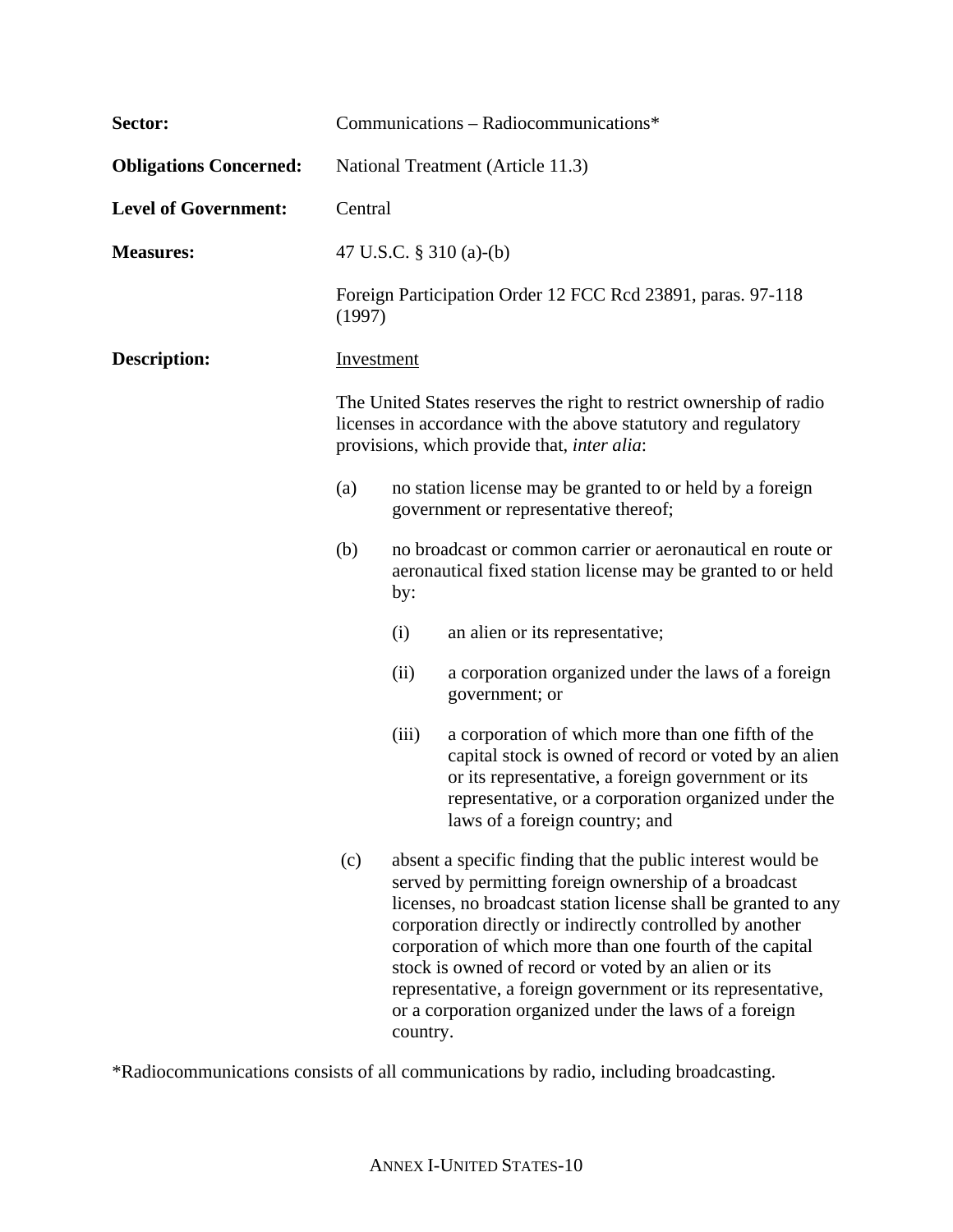| Sector:                       | Professional Services - Patent Attorneys, Patent Agents, and Other<br>Practice before the Patent and Trademark Office                                                                                                                                      |                                                                                                                                                                                                                                                                                                                                                                                                                                                                                                                               |  |  |
|-------------------------------|------------------------------------------------------------------------------------------------------------------------------------------------------------------------------------------------------------------------------------------------------------|-------------------------------------------------------------------------------------------------------------------------------------------------------------------------------------------------------------------------------------------------------------------------------------------------------------------------------------------------------------------------------------------------------------------------------------------------------------------------------------------------------------------------------|--|--|
| <b>Obligations Concerned:</b> | National Treatment (Article 12.2)<br>Most-Favored-Nation Treatment (Article 12.3)<br>Local Presence (Article 12.5)                                                                                                                                         |                                                                                                                                                                                                                                                                                                                                                                                                                                                                                                                               |  |  |
| <b>Level of Government:</b>   | Central                                                                                                                                                                                                                                                    |                                                                                                                                                                                                                                                                                                                                                                                                                                                                                                                               |  |  |
| <b>Measures:</b>              | 35 U.S.C. Chapter 3 (practice before the U.S. Patent and<br>Trademark Office)<br>37 C.F.R. Parts 10 and 11 (representation of others before the U.S.<br>Patent and Trademark Office)                                                                       |                                                                                                                                                                                                                                                                                                                                                                                                                                                                                                                               |  |  |
|                               |                                                                                                                                                                                                                                                            |                                                                                                                                                                                                                                                                                                                                                                                                                                                                                                                               |  |  |
| <b>Description:</b>           |                                                                                                                                                                                                                                                            | <b>Cross-Border Services</b>                                                                                                                                                                                                                                                                                                                                                                                                                                                                                                  |  |  |
|                               | As a condition to be registered to practice for others before the<br>U.S. Patent and Trademark Office (USPTO):<br>a patent attorney must be a U.S. citizen or an alien lawfully<br>(a)<br>residing in the United States $(37 \text{ C.F.R. } § 11.6(a))$ ; |                                                                                                                                                                                                                                                                                                                                                                                                                                                                                                                               |  |  |
|                               |                                                                                                                                                                                                                                                            |                                                                                                                                                                                                                                                                                                                                                                                                                                                                                                                               |  |  |
|                               | (b)                                                                                                                                                                                                                                                        | a patent agent must be a U.S. citizen, an alien lawfully<br>residing in the United States, or a non-resident who is<br>registered to practice in a country that permits patent agents<br>registered to practice before the USPTO to practice in that<br>country; the latter is permitted to practice for the limited<br>purpose of presenting and prosecuting patent applications<br>of applicants located in the country in which he or she<br>resides $(37 \text{ C.F.R. } §11.6(c))$ ; and                                 |  |  |
|                               | (c)                                                                                                                                                                                                                                                        | a practitioner in trademark and non-patent cases must be an<br>attorney licensed in the United States, a "grandfathered"<br>agent, an attorney licensed to practice in a country that<br>accords equivalent treatment to attorneys licensed in the<br>United States, or an agent registered to practice in such a<br>country; the latter two are permitted to practice for the<br>limited purpose of representing parties located in the<br>country in which he or she resides $(37 \text{ C.F.R. } § 10.14(a)$ -<br>$(c)$ ). |  |  |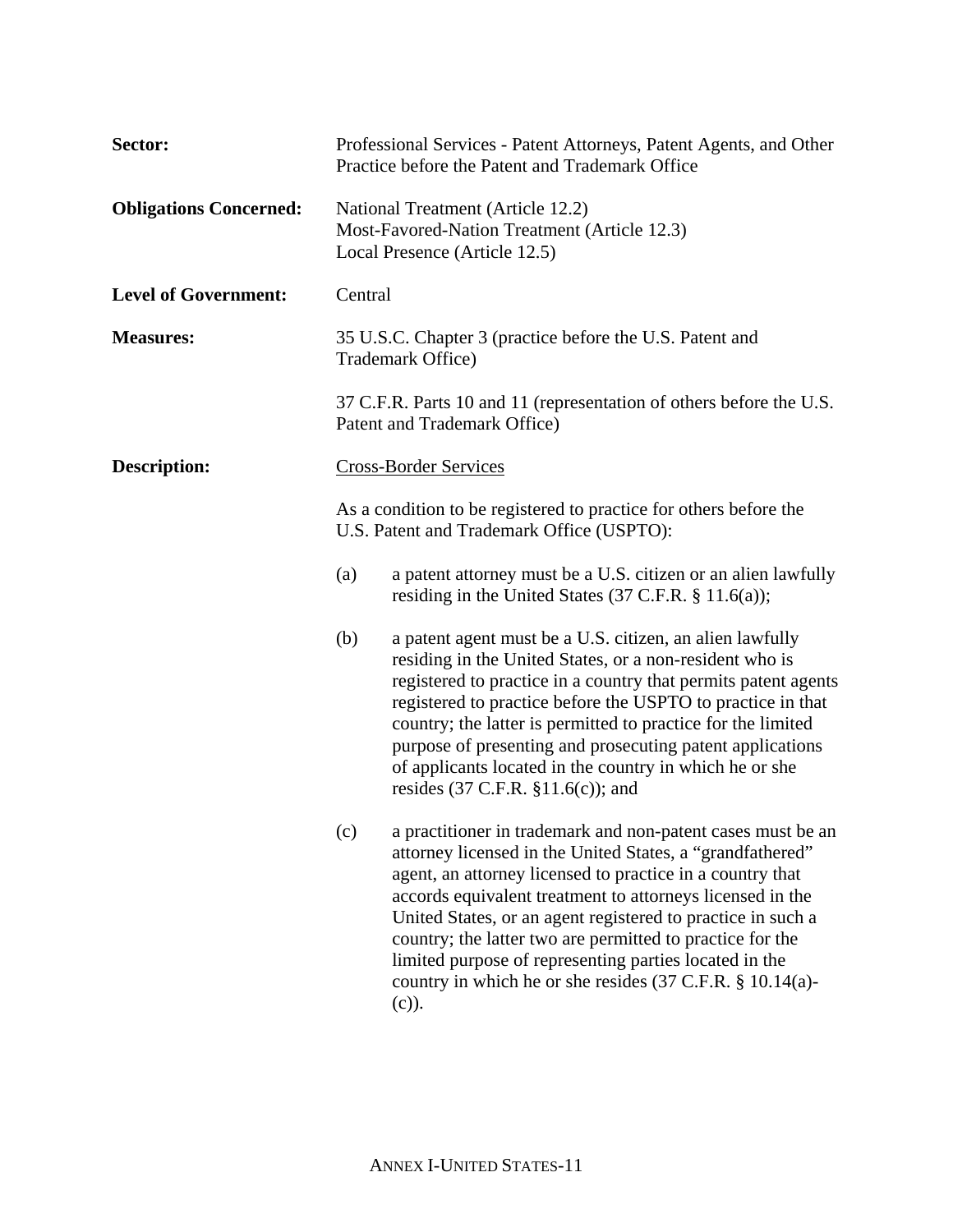| Sector:                       | <b>All Sectors</b>                                                                                                                                                                                                                            |
|-------------------------------|-----------------------------------------------------------------------------------------------------------------------------------------------------------------------------------------------------------------------------------------------|
| <b>Obligations Concerned:</b> | National Treatment (Articles 11.3 and 12.2)<br>Most-Favored-Nation Treatment (Articles 11.4 and 12.3)<br>Local Presence (Article 12.5)<br>Performance Requirements (Article 11.8)<br>Senior Management and Boards of Directors (Article 11.9) |
| <b>Level of Government:</b>   | Regional                                                                                                                                                                                                                                      |
| <b>Measures:</b>              | All existing non-conforming measures of all states of the United<br>States, the District of Columbia, and Puerto Rico                                                                                                                         |
| <b>Description:</b>           | <b>Cross-Border Services and Investment</b>                                                                                                                                                                                                   |
|                               | For purposes of transparency, Appendix I-A sets out an illustrative,<br>non-binding list of non-conforming measures maintained at the<br>regional level of government.                                                                        |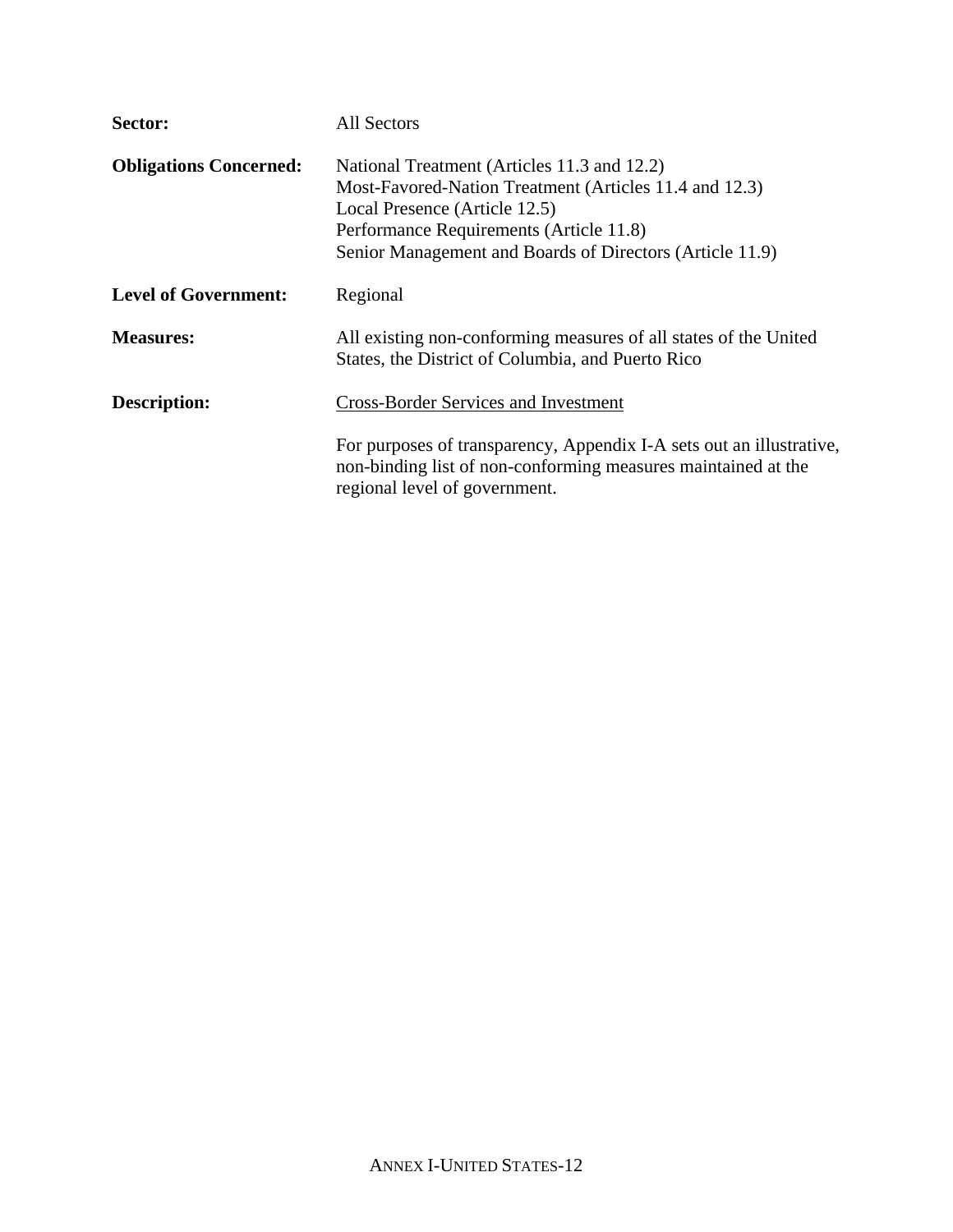<span id="page-12-0"></span>

|                                                          | Sectors in<br>which regional<br>measures are<br>described | Sectors in which<br>regional<br>measures do<br>not currently<br>affect US<br>specific<br>commitments<br>under the GATS |
|----------------------------------------------------------|-----------------------------------------------------------|------------------------------------------------------------------------------------------------------------------------|
| <b>Business services</b>                                 |                                                           |                                                                                                                        |
| <b>Professional services</b>                             |                                                           |                                                                                                                        |
| Legal services                                           | X                                                         |                                                                                                                        |
| Accounting, auditing and bookkeeping services            | Χ                                                         |                                                                                                                        |
| Architectural services                                   | Χ                                                         |                                                                                                                        |
| <b>Engineering services</b>                              | X                                                         |                                                                                                                        |
| Integrated engineering services                          | X                                                         |                                                                                                                        |
| Urban planning and landscape architectural services      | X                                                         |                                                                                                                        |
| Computer and related services                            |                                                           | X                                                                                                                      |
| Research and development services                        |                                                           | X                                                                                                                      |
| Real estate services                                     | X                                                         |                                                                                                                        |
| Rental/leasing services without operators                |                                                           | X                                                                                                                      |
| Other business services                                  |                                                           |                                                                                                                        |
| Advertising services                                     |                                                           | X                                                                                                                      |
| Market research and public opinion polling services      |                                                           | X                                                                                                                      |
| Management consulting service                            |                                                           | X                                                                                                                      |
| Services related to man. consulting                      |                                                           | X                                                                                                                      |
| Technical testing and analysis services                  |                                                           | X                                                                                                                      |
| Services incidental to agriculture, hunting and forestry |                                                           | X                                                                                                                      |
| Services incidental to fishing                           |                                                           | X                                                                                                                      |
| Services incidental to mining                            |                                                           | X                                                                                                                      |
| Services incidental to energy distribution               |                                                           | X                                                                                                                      |
| Placement and supply services of Personnel               | Χ                                                         |                                                                                                                        |
| Investigation and security                               | X                                                         |                                                                                                                        |
| Related scientific and technical consulting services     |                                                           | X                                                                                                                      |
| Maintenance and repair of equipment                      |                                                           | X                                                                                                                      |
| <b>Building-cleaning services</b>                        |                                                           | Χ                                                                                                                      |
| Photographic services                                    |                                                           | Χ                                                                                                                      |
| Packaging services                                       |                                                           | Χ                                                                                                                      |
| Printing, publishing                                     |                                                           | X                                                                                                                      |
| <b>Convention services</b>                               |                                                           | Χ                                                                                                                      |
| Other                                                    |                                                           | X                                                                                                                      |
| <b>Communication services</b>                            |                                                           |                                                                                                                        |
| Express delivery services                                |                                                           | X                                                                                                                      |
| Other delivery services                                  |                                                           | X                                                                                                                      |
| Telecommunication services                               |                                                           | Χ                                                                                                                      |
| Audiovisual services                                     |                                                           | X                                                                                                                      |
| Construction and related engineering services            | X                                                         |                                                                                                                        |
| <b>Distribution services</b>                             |                                                           | X                                                                                                                      |

This document is provided for transparency purposes only, and is neither exhaustive nor binding. The information contained in this document is drawn from U.S. commitments under the General Agreement on Trade in Services, the May 2005 Revised U.S. Services Offer under the Doha Development Agenda negotiations, and related documents.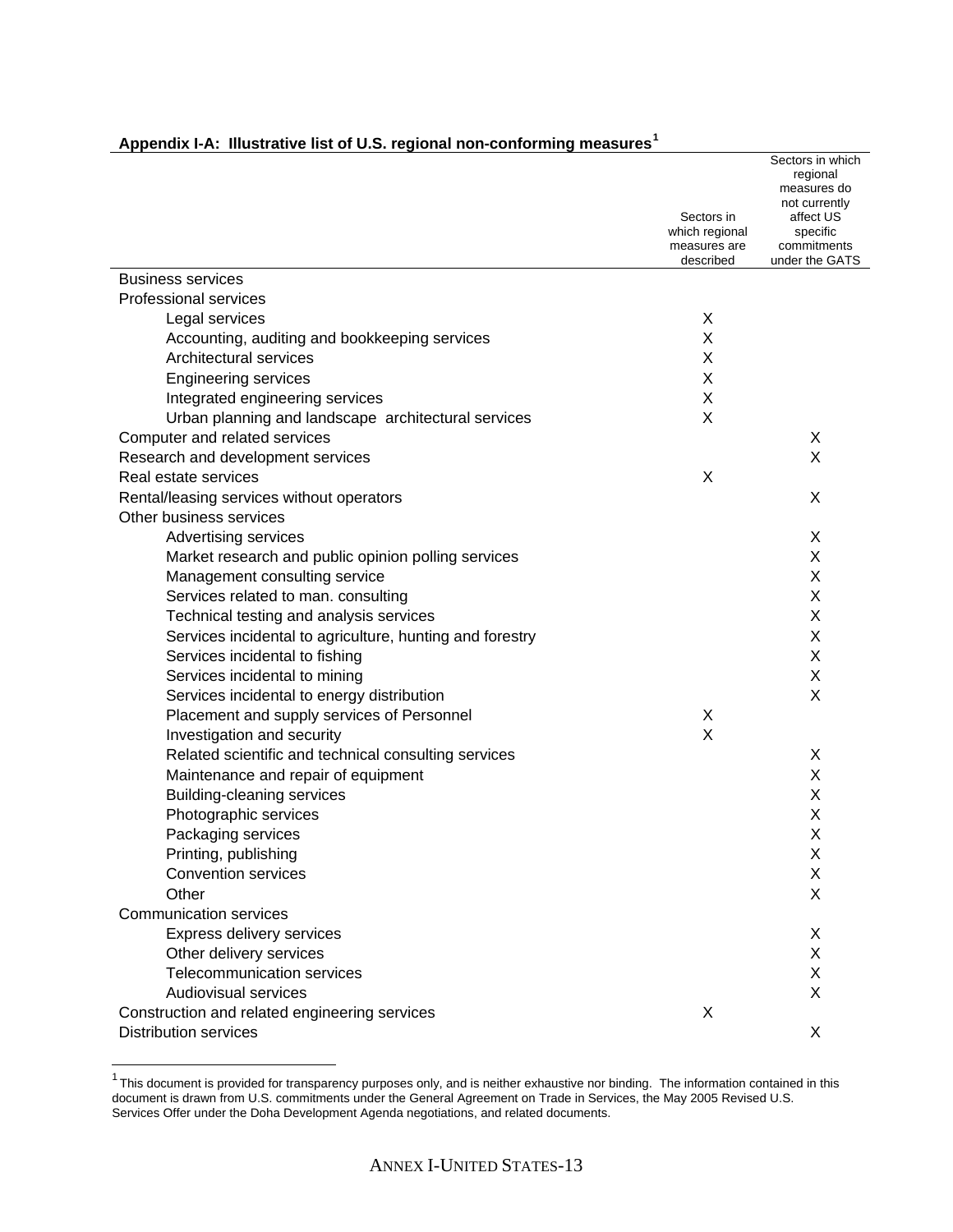|                                                                                |                                | Sectors in which<br>regional<br>measures do |
|--------------------------------------------------------------------------------|--------------------------------|---------------------------------------------|
|                                                                                |                                | not currently                               |
|                                                                                | Sectors in                     | affect US                                   |
|                                                                                | which regional<br>measures are | specific<br>commitments                     |
|                                                                                | described                      | under the GATS                              |
| <b>Educational services</b>                                                    | X                              |                                             |
| Environmental services                                                         |                                | X                                           |
| Health related and social services                                             | X                              |                                             |
| Tourism and travel related services                                            |                                | X                                           |
| Recreational, cultural and sporting services (other than audiovisual services) |                                |                                             |
| Entertainment services (including theatre, live bands and circus services)     |                                | X                                           |
| News agency services                                                           |                                | X                                           |
| Libraries, archives, museums and other cultural services                       |                                | X                                           |
| Sporting and other recreational services                                       |                                | X                                           |
| <b>Transport services</b>                                                      |                                |                                             |
| Air Transport Services (Maintenance and repair of aircraft)                    |                                | X                                           |
| <b>Rail Transport Services</b>                                                 | X                              |                                             |
| <b>Road Transport Services</b>                                                 |                                | X                                           |
| Pipeline Transport                                                             |                                | X                                           |
| Services auxiliary to all modes of transport                                   |                                |                                             |
| Cargo-handling services                                                        |                                | X                                           |
| Storage and warehouse services                                                 |                                | X                                           |
| Freight transport agency services                                              |                                | X                                           |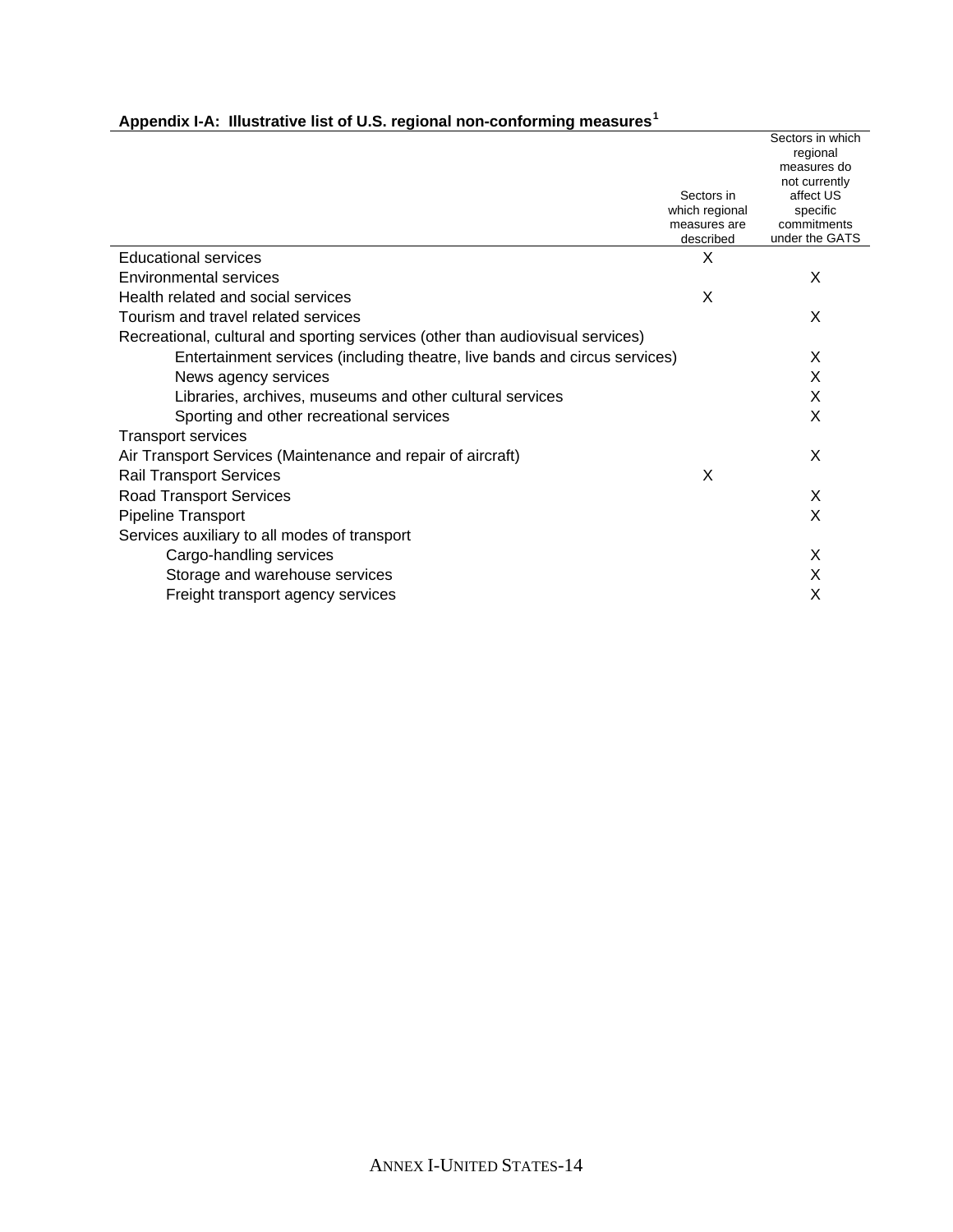| <b>Sector</b>                                                                 | Non-conforming measure by jurisdiction                                                                                                                                                                                                                                                                                    |
|-------------------------------------------------------------------------------|---------------------------------------------------------------------------------------------------------------------------------------------------------------------------------------------------------------------------------------------------------------------------------------------------------------------------|
| Legal services (practice of U.S. law)                                         | Residency: Iowa, Kansas, Massachusetts, Michigan, Minnesota (or maintain an office in<br>Minnesota), Mississippi, Nebraska, New Jersey, New Hampshire, Oklahoma, Rhode<br>Island, South Dakota, Vermont, Virginia, Wyoming.                                                                                               |
|                                                                               | In-state office: District of Columbia, Indiana, Michigan, Minnesota (or maintain individual<br>residency in Minnesota), Mississippi, New Jersey, Ohio, South Dakota and Tennessee.                                                                                                                                        |
| Legal services (foreign legal consulting)                                     | Residency: Michigan, Texas.                                                                                                                                                                                                                                                                                               |
|                                                                               | In-state office: Arizona, District of Columbia, Indiana, Massachusetts, Minnesota,<br>Missouri, New Jersey, New York, North Carolina, Ohio, Utah.                                                                                                                                                                         |
| Accounting, auditing and bookkeeping services                                 | Residency: Arizona, Arkansas, Connecticut, District of Columbia, Idaho, Indiana, Iowa,<br>Kansas, Kentucky, Louisiana, Maine, Michigan, Minnesota, Mississippi, Missouri,<br>Nebraska, New Hampshire, New Mexico, North Carolina, North Dakota, Ohio, Oklahoma,<br>Rhode Island, South Carolina, Tennessee, West Virginia |
|                                                                               | In-state office: Arkansas, Connecticut, Iowa, Kansas, Kentucky, Michigan, Minnesota,<br>Nebraska, New Hampshire, New Mexico, Ohio, Vermont, Wyoming                                                                                                                                                                       |
|                                                                               | Citizenship: North Carolina                                                                                                                                                                                                                                                                                               |
| Architectural services, urban planning and<br>landscape architecture services | Senior Managers and Boards of Directors: Michigan                                                                                                                                                                                                                                                                         |
| Engineering services and integrated<br>engineering services                   | Residency: Idaho, Iowa, Kansas, Maine, Mississippi, Nevada, Oklahoma, South<br>Carolina, South Dakota, Tennessee, Texas, West Virginia                                                                                                                                                                                    |
| Real estate services                                                          | Residency: South Dakota                                                                                                                                                                                                                                                                                                   |
|                                                                               | Citizenship: Mississippi, New York                                                                                                                                                                                                                                                                                        |
| Placement and supply services of personnel                                    | Citizenship: Arkansas                                                                                                                                                                                                                                                                                                     |
| Investigation and security                                                    | Residency: Maine, Michigan, New York                                                                                                                                                                                                                                                                                      |

<span id="page-14-0"></span><sup>&</sup>lt;sup>2</sup> This document is provided for transparency purposes only, and is neither exhaustive nor binding. The information contained in this document is drawn from U.S. commitments under the General Agreement on Trade in Services, the May 2005 Revised U.S. Services Offer under the Doha Development Agenda negotiations, and related documents.